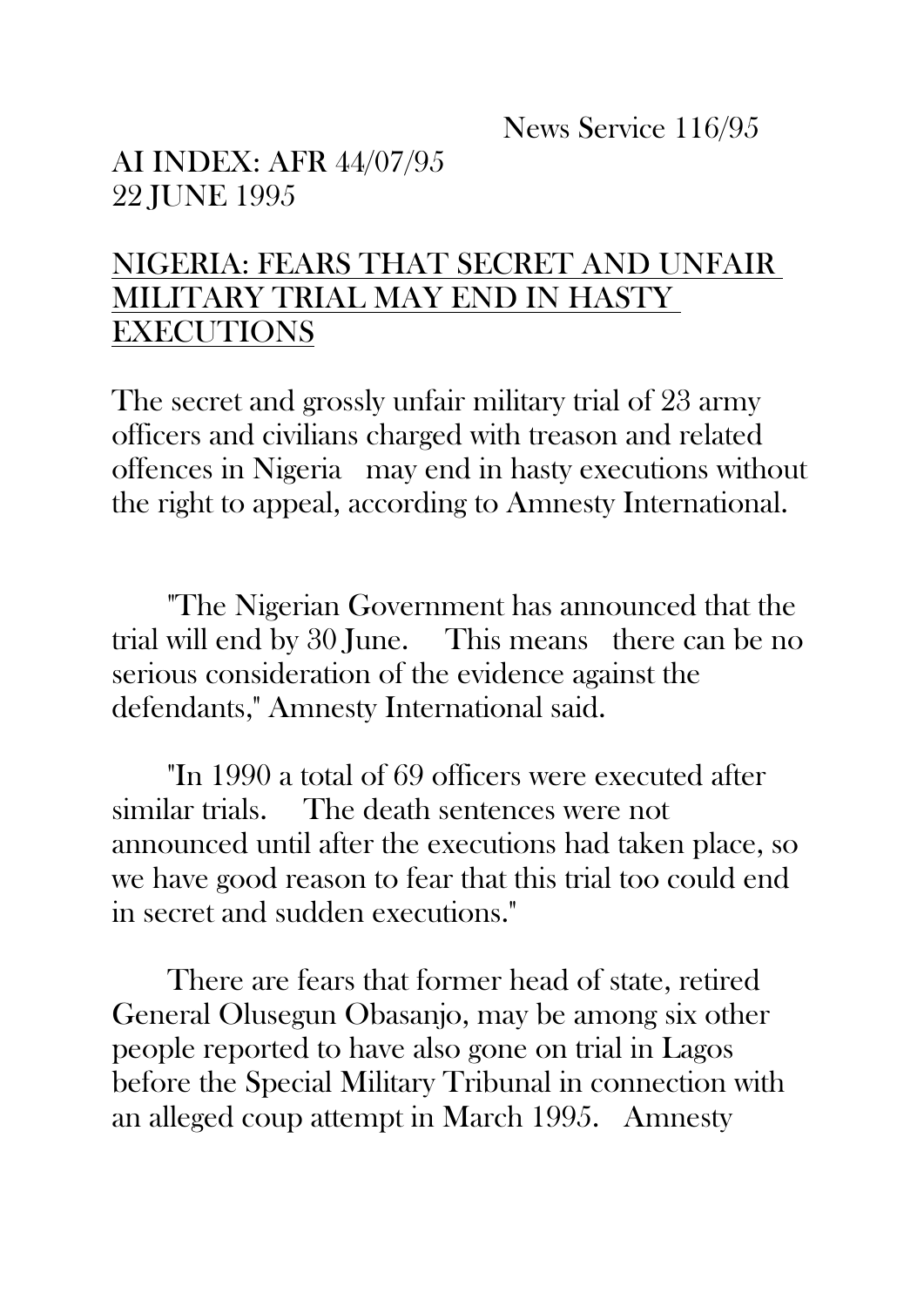International believes that many of the defendants may be prisoners of conscience.

On 5 June journalists and diplomats were allowed to attend the opening of the trial of 18 armed forces officers and five civilians. The defendants and their military lawyers were given less than two days to examine the charges against them.

Since then, the trial has been held in secret. Most of the defendants had been detained incommunicado since March 1995, and one since January. Yet the military boards of inquiry which then interrogated them are said to have found no evidence of a coup plot and the accused are said to have denied involvement in any attempt to overthrow the government by force.

"It is widely believed that the coup plot was fabricated to justify the detention and possible execution of certain government critics, particularly those within the armed forces," Amnesty International said.

Amnesty International is urging that the trial should immediately be opened to public scrutiny and that defendants should be allowed full rights of defence, including being allowed civilian lawyers of their own choice, appropriate time to prepare their defence and the right of judicial appeal to a higher and independent court. The organization, which opposes the death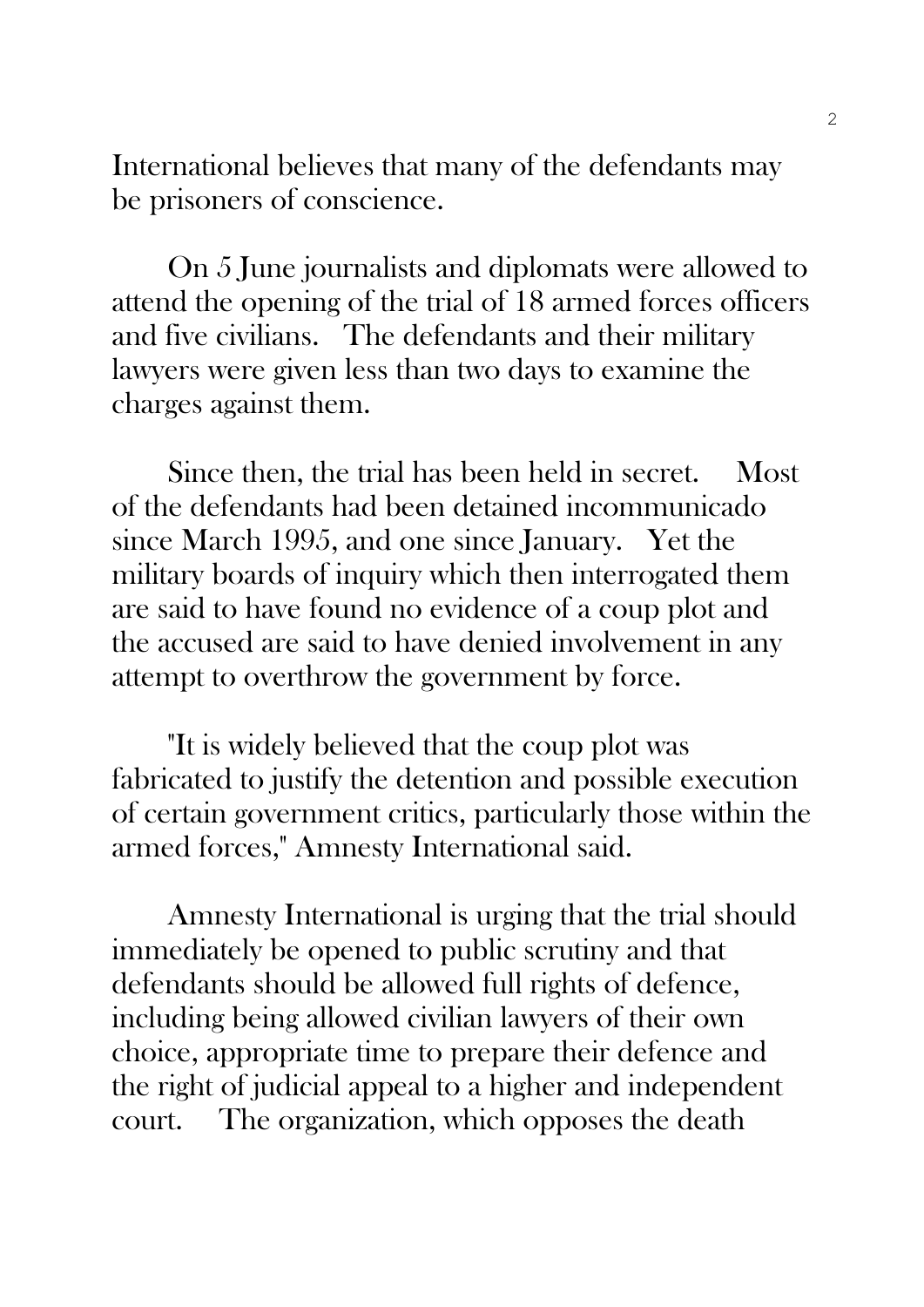penalty in all cases, is also urging that any death penalties passed by the tribunal be commuted.

Amnesty International is also calling for the immediate and unconditional release of any of the defendants who are prisoners of conscience, imprisoned solely for their non-violent political opinions, and of all others detained in connection with the alleged coup plot who are not to be promptly charged and fairly tried according to international standards.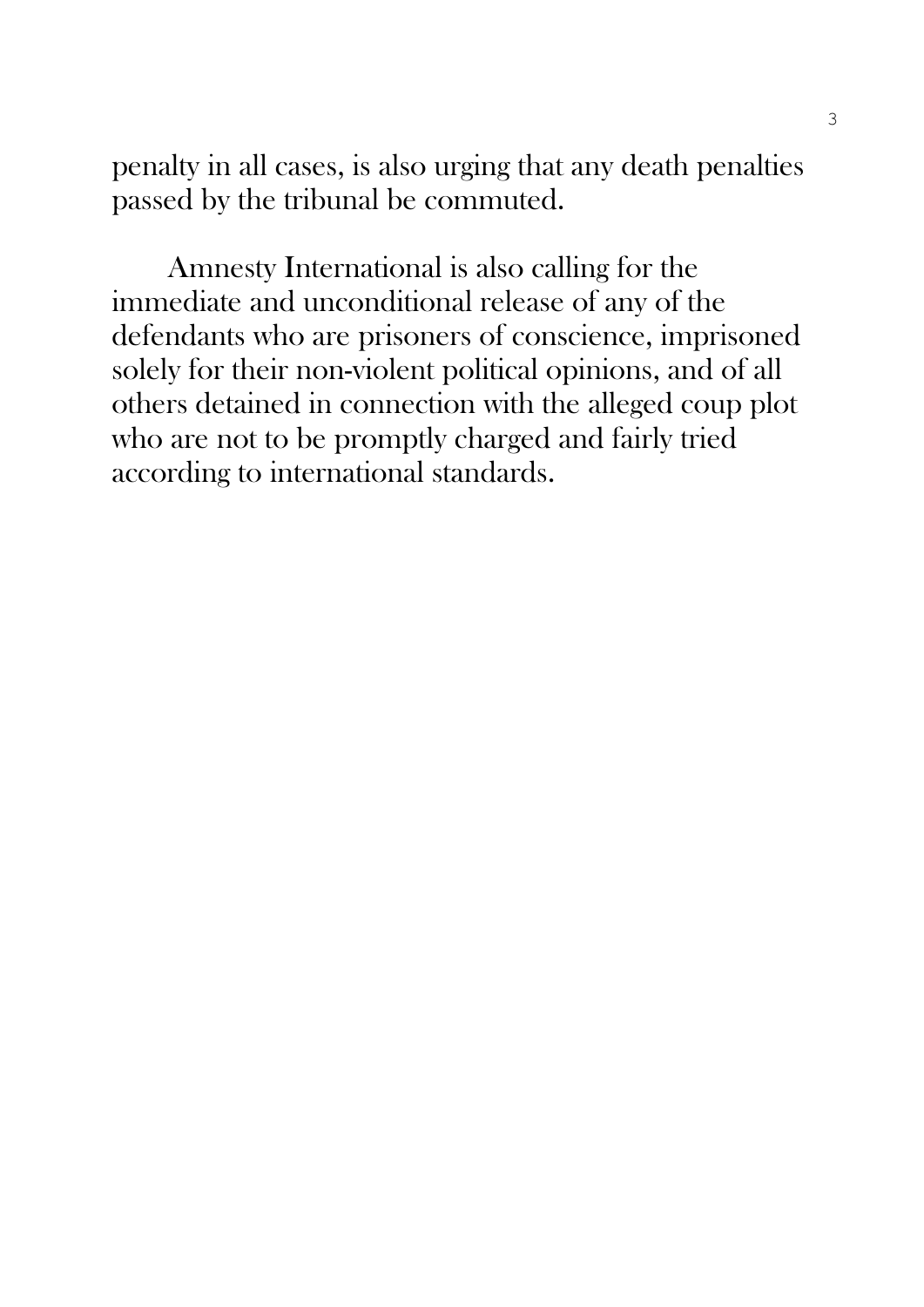## Details of those arrested:

Two of the military defendants, Brigadier-General Gwadabe and Lieutenant-Colonel Bulus, seem to have been arrested because they supported a return to civilian democracy. It appears Colonel Bello-Fadile, the armed forces Director of Legal Services, may have been arrested because he has been critical of the military government, in particular about recent government inaction over corruption investigations.

Former Major Akinola Akinyemi, arrested on 2 January, appears to have been arrested because his brother, Bolaji Akinyemi, a former Minister of Foreign Affairs, is currently leading a pro-democracy campaign in exile.

Among others arrested and not yet known to have been charged and brought before the tribunal are retired General Olusegun Obasanjo – the only Nigerian military head of state (1976-9) to have handed over power voluntarily to an elected civilian government, and former deputy head of state, retired Major-General Yar'Adua.

On 13 June General Obasanjo -- who had been under house arrest for three months and was only questioned in late May -- was transferred to military custody. He has been a prominent critic of military rule and a pro-democracy activist whose arrest provoked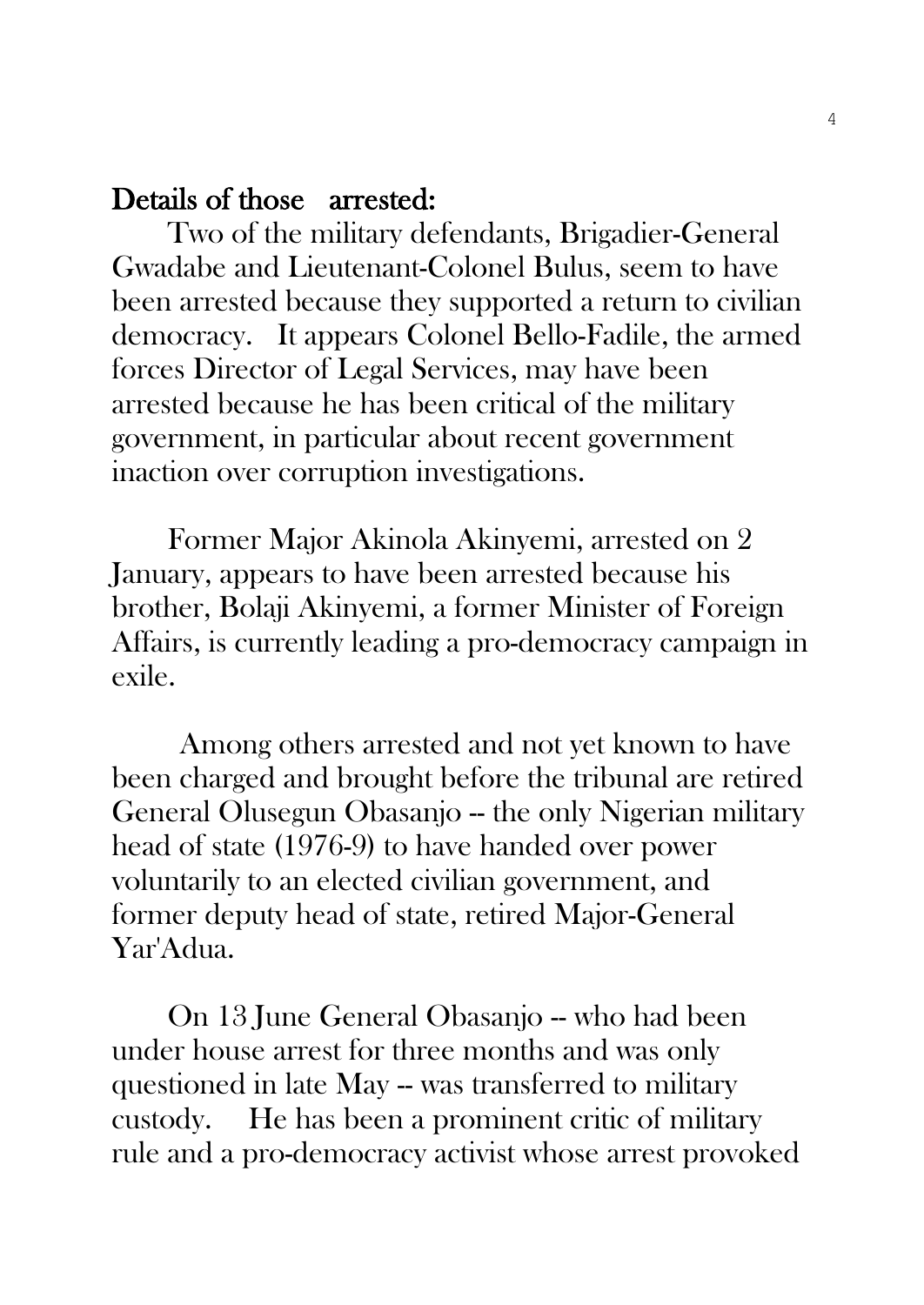protests from foreign governments. On 20 June 1995 a Defence Ministry official said he was unable to provide any information about General Obasanjo or confirm whether or not he was among six further detainees reportedly charged before the Special Military Tribunal in addition to the initial 23 defendants.

As a member of Nigeria's consultative Constitutional Conference, Major-General Yar'Adua had played a leading role in its initial recommendation to the government to hand over to civilians by January 1996. Since his detention, the conference has withdrawn this recommendation, reportedly under government pressure.

Civilian detainees include 78-year-old Chief Adisa Akinloye -- who has reportedly been denied medication for high blood pressure in detention -- and Chief Titilayo Ajanaku. They appear to have been arrested because of their support for General Obasanjo's National Unity Organisation of Nigeria (NUON), which had initiated discussions about Nigeria's political future with representatives of the main ethnic groups in the country. Mallam Shehu Sanni, Vice-Chairman of the Campaign for Democracy, appears to have been detained because of his activities for one of Nigeria's leading pro-democracy organizations whose leaders have routinely been harassed and arrested.